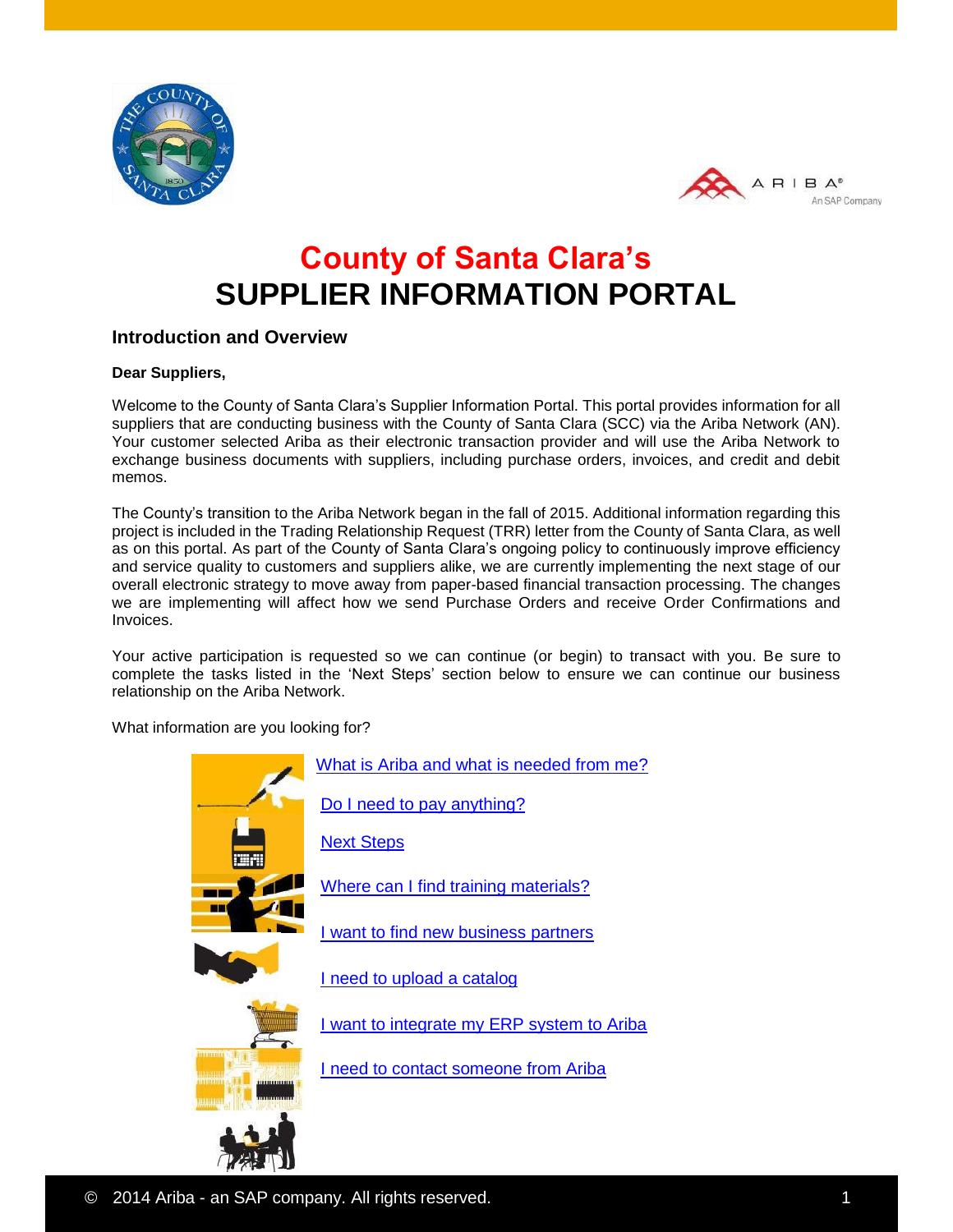# <span id="page-1-0"></span>**What is Ariba and what is needed from me?**

As of 2015, the County of Santa Clara contracted with the Ariba Network to automate Purchase Order and Invoice transactions and transition from a paper-based system to electronic transactions across the Ariba Network. The Ariba Network has over one million trading partners in 190 countries transacting more than 450 billion dollars (USD) annually.

The County of Santa Clara is asking their Suppliers (non-community-based organizations) to join and establish a relationship with them on the Ariba Network. This will allow you to transact electronically with the County of Santa Clara, in addition to potentially establishing new business relationships on the Ariba Network.

# <span id="page-1-1"></span>**Pricing/Fees - Supplier Membership Program [Back to top](#page-0-0)**

## **You will not be charged for your relationship and/or any transactions with the County of Santa Clara on the Ariba Network.**

If you transact with other (non-County of Santa Clara) buyers through Ariba, standard Ariba subscription fees may apply. You may review the [Ariba Supplier Membership Program](http://www.ariba.com/suppliers/subscriptions-and-pricing/supplier-membership-program) website for more details but keep in mind that Ariba's typical fees do not apply to your transactions with the County of Santa Clara.

# <span id="page-1-2"></span>**Next Steps**

- 1) **Accept the Trading Relationship Request** Log in or Register on the Ariba Network by following the instructions provided to you in the E-Commerce **Trading Relationship Request letter** that was emailed to you. If you need a copy of the letter please contact [SCCP2PSupplierEnablementTeam@prc.sccgov.org](mailto:SCCP2PSupplierEnablementTeam@prc.sccgov.org)
- 2) **Register and Configure your Ariba Network Account.**
	- a. **Follow the steps in the [Registration Guide](https://service.ariba.com/Supplier.aw/ad/eduPortalDoc?key=NzEwNDV8a1d4WXc1N2VhYTI2OXkyODQ5eHg0Mjk*)** to configure important settings on your account for the County of Santa Clara to ensure that your account is configured to receive purchase orders and send invoices in the manner that can be supported by your organization.
	- b. **Activate your Test account.** Creating a test account will allow you to become familiar with the County of Santa Clara processes in a test environment prior to moving into the live (production) environment.
- 3) **Log into the Supplier Information Management module (SIM) to complete your registration** and be eligible to participate in future sourcing events<http://sccgov.supplier.ariba.com/register>
- 4) **Catalog Requirements**. If you have a term agreement with the County of Santa Clara, send an email to <mailto:SCCP2PSupplierEnablementTeam@prc.sccgov.org> and request a call to discuss cataloging the contract to increase visibility of your contract items to their internal departments.
- 5) **Review training materials.** Located below in the ["Training and Supplier Education"](#page-2-0) section, you will find training material and resources related to registration and transacting on the Ariba Network.
- 6) **Complete your company's remittance profile on the AN.** The County of Santa Clara will email your remittance ID to your Ariba account administrator within a few days of completing your AN registration and account configuration tasks. Upon receipt of the remittance email, you can follow the instructions to populate your unique remittance ID into your Ariba profile to prepare for electronic invoicing.

#### **Account Access (You may want to save this as a favorite website)** Login to the Ariba Network: [http://supplier.ariba.com](http://supplier.ariba.com/)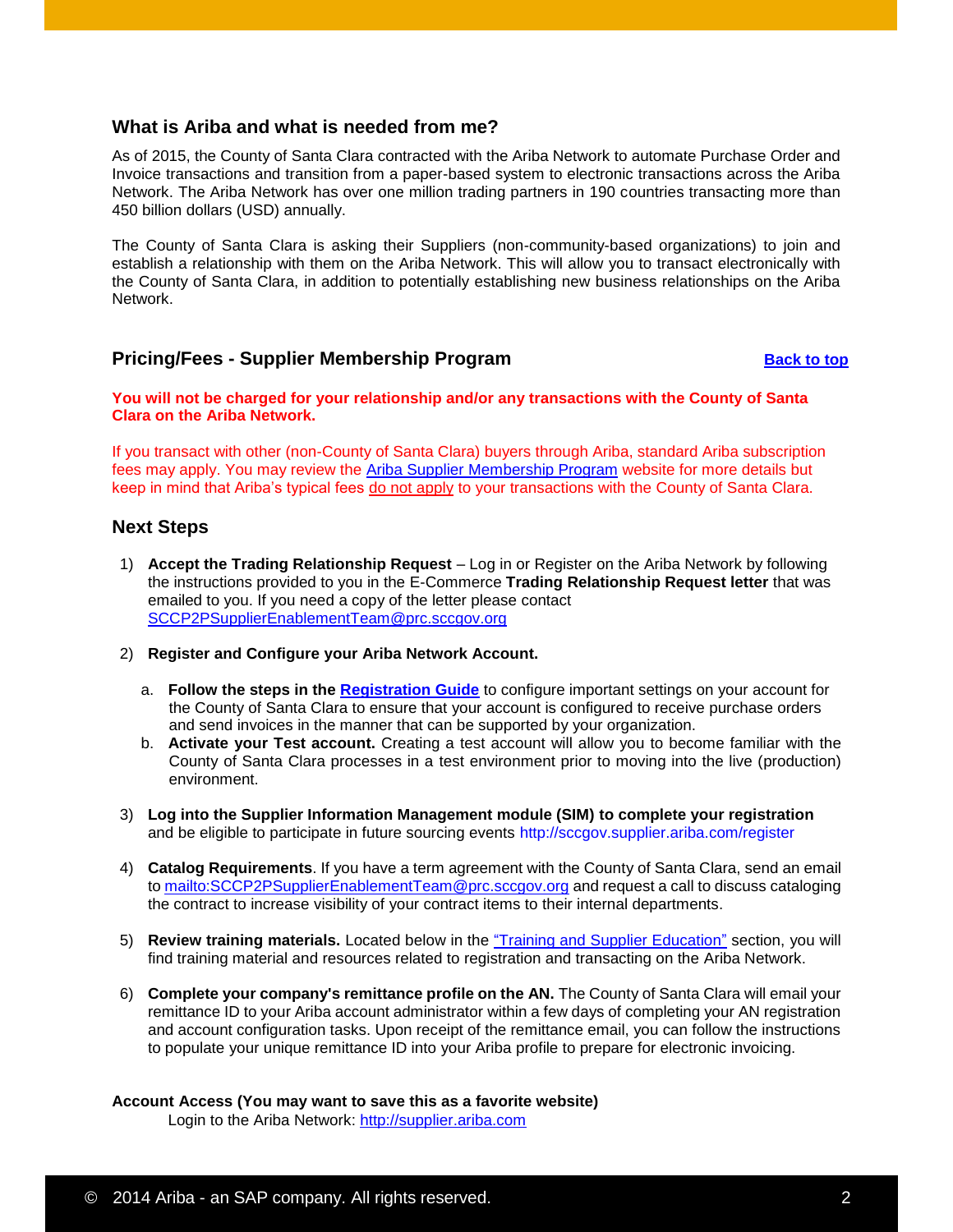# <span id="page-2-0"></span>**Training and Supplier Education**

## **SCC-Specific Training Documents**

The following manuals contain compulsory instructions, as well as tips regarding the management of your Ariba Network account when transacting with the County of Santa Clara:

- [Registration Guide](https://service.ariba.com/Supplier.aw/ad/eduPortalDoc?key=NzEwNDV8a1d4WXc1N2VhYTI2OXkyODQ5eHg0Mjk*)
- [PO Management Guide](https://service.ariba.com/Supplier.aw/ad/eduPortalDoc?key=NzEwNDN8R3NlMnc1N2VhYXlmOHkyODQ5eHg0MjU*)
- **•** [Invoice Guide](https://service.ariba.com/Supplier.aw/ad/eduPortalDoc?key=NzEwNDJ8aGs2SjI1N2VhYXk2N3kyODQ5eHg0MjM*)
- [Invoice \(PO Flip\) Training Video](https://www.sccgov.org/sites/proc/videos/SCC%20PO%20Flip%20to%20Invoice%20Training.mp4)
- **Catalog [Creation Guide](https://service.ariba.com/Supplier.aw/ad/eduPortalDoc?key=NTgwODJ8TUdMdEo1NnkyYmU5NHkyODQ3OXgzNTI*)**
- [Remittance ID Sample Letter with Instructions](https://service.ariba.com/Supplier.aw/ad/eduPortalDoc?key=NjYwNDN8M1pHTkM1NmU3M3hlYXkyODU2NngzNTc*)
- [Advanced Account Configuration Guide](https://service.ariba.com/Supplier.aw/ad/eduPortalDoc?key=NzEwNDB8akVYN201N2VhOWRmNnkyODQ5eHg0Mnk*)

# **Additional Ariba Training (Optional)**

**Live Demonstrations by Ariba –** Learn about the value of the network and how to transact with your customers faster**:**

- **Introduction to the Ariba Network for Sellers**: Wednesdays at 11AM EDT
- **Ariba Network Functional Training:** Wednesdays at 11AM or 2PM EDT
- [Register here f](http://www.ariba.com/resources/live-demo/ariba-network)or one or both of these live, interactive demo sessions held multiple times per month.

## **On-Demand Ariba Training Videos**

- [Introduction to the Ariba Network](http://onlinelearning.ariba.com/archive/campus/Supplier/Network/en/ariba_flash.htm)
- [Getting Started on the Ariba Network](http://onlinelearning.ariba.com/archive/campus/Supplier/Network/en/0117.htm)
- **[Introduction to the Seller Collaboration Console](https://connect.ariba.com/doc/SWF/EngDoc/Network/0402/0402.htm)**
- [Creating and Publishing Catalogs](http://onlinelearning.ariba.com/archive/campus/Supplier/Network/en/0143.htm)
- [Adding a Remittance ID to your Ariba Network profile](https://uex.ariba.com/node/2207)

## **Online General Supplier Education**

- Provides general help and FAQs for suppliers looking to setup/manage your Ariba account.
- To access Ariba's Help and Documentation, go to [http://supplier.ariba.com,](http://supplier.ariba.com/) click the **Help** menu and select **Help Center**.

# <span id="page-2-1"></span>**Catalogs**

Catalogs are text or Excel files stored on the Ariba Network (CIF catalogs) or on your own company's or third party's website (Punch Out catalogs) that describe the products and services your organization offers and the corresponding prices you charge. Buyer will indicate which suppliers are required to have a catalog.

You can create catalogs for any product or service, regardless of how it is measured, priced, or delivered. Your customers access your catalogs through their procurement applications to see product and service offerings and buy from you. Catalogs are the main communication channel between you and your customers. Access Catalog Guides for Suppliers from the Help section of your Ariba Network account. You may also download these documents for your catalog type:

- [Catalog Creation Guide](https://service.ariba.com/Supplier.aw/ad/eduPortalDoc?key=NTgwODJ8TUdMdEo1NnkyYmU5NHkyODQ3OXgzNTI*) Step by step instructions on how to create/upload a catalog file
- [CIF Template](https://service.ariba.com/Supplier.aw/ad/eduPortalDoc?key=NjU2NDB8ODZiUlg1NmRkYzU2MnkyODU2NngzNTc*)
- [UNSPSC Codes used by SCC](https://service.ariba.com/Supplier.aw/ad/eduPortalDoc?key=NjE5NDF8S0RuYzg1NjczM2RkNHkyODQzNXgzeDM*)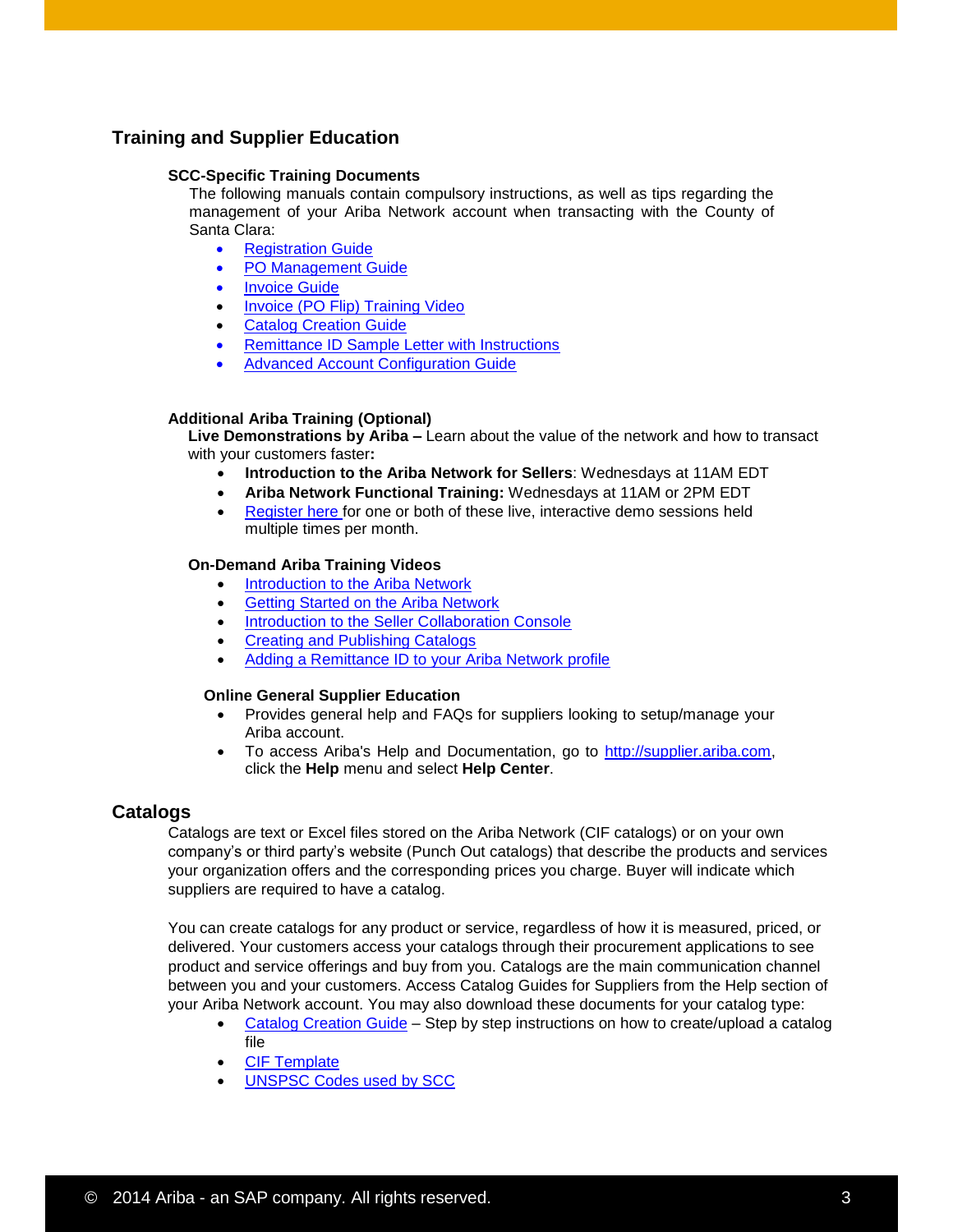# **Catalog Testing**

All suppliers transacting through the Ariba Network using catalogs will be required to test with County of the Santa Clara. Find out more about test account creation in [Advanced Account Configuration Guide.](https://service.ariba.com/Supplier.aw/ad/eduPortalDoc?key=NzEwNDB8akVYN201N2VhOWRmNnkyODQ5eHg0Mnk*)

# <span id="page-3-0"></span>**Ariba Discovery**

Ariba Discovery is the business matchmaking service that helps you find leads among thousands of large companies on the Ariba Network. Every day, thousands of buyers from the world's leading companies use this buyer-seller matching service while sourcing goods and services. After your registration, you're automatically notified whenever a buyer is looking for the kind of products or services you offer.

Ariba Discovery can help you increase sales by:

- Matching you with buyers that want what you offer
- Automatically sending you high quality leads
- Making your bidding process more efficient
- Helping you comply with companies' purchasing processes
- Boosting awareness among your target customers

Go to [http://www.ariba.com/solutions/sell/discovery-for-sellers t](http://www.ariba.com/solutions/sell/discovery-for-sellers)o discover new business opportunities.

# <span id="page-3-1"></span>**ERP Integration**

The Ariba Network offers the possibility to integrate with your back-end ERP system for automatic exchange of electronic documents. For more information please review below guides.

## **Technical Specifications, documentation and examples:**

- [cXML Specifications](https://service.ariba.com/Supplier.aw/ad/eduPortalDoc?key=NjE5NDV8UkNNUGg1NjczNDk1Y3kyODQzNXgzeDk*)
- [EDI Specifications](https://service.ariba.com/Supplier.aw/ad/eduPortalDoc?key=NTgwODR8YlhEQ0U1NnkyYmVkZnkyODQ3OXgzNTY*)

## **Integration Testing**

All suppliers transacting through the Ariba Network using one of the following integration methods will be required to test with the County of Santa Clara:

- cXML Transactions
- EDI Transactions

Find out more about test account creation in the [Advanced Account Configuration Guide.](#page-2-0)

# <span id="page-3-2"></span>**Supplier Support**

#### **Supplier Support during enablement**

- **Ariba Network Registration or Configuration Support**
	- Please contact Ariba's Supplier Support Team at [SCCEnablement@Ariba.com f](mailto:SCCEnablement@Ariba.com)or any questions regarding registration, configuration, Supplier Membership Program fees, or general Ariba Network questions.
- **County of Santa Clara's Business Process Support** Please contact the County of Santa Clara's Supplier Enablement team at [SCCP2PSupplierEnablementTeam@prc.sccgov.org f](mailto:SCCP2PSupplierEnablementTeam@prc.sccgov.org)or business-